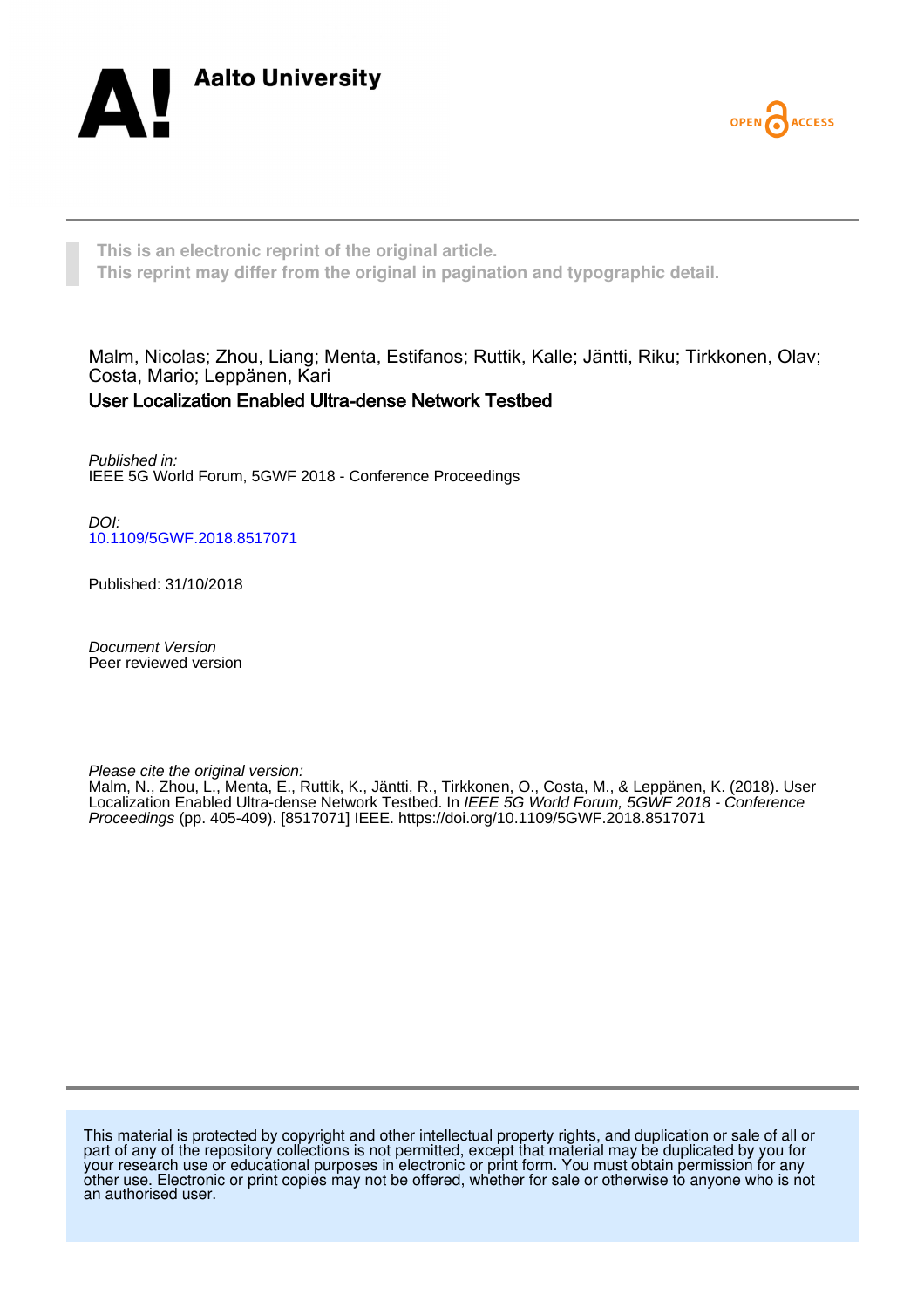# User Localization Enabled Ultra-dense Network Testbed

Nicolas Malm, Liang Zhou, Estifanos Menta, Kalle Ruttik, Riku Jäntti, Olav Tirkkonen *Department of Communications and Networking Aalto University* Espoo, Finland nicolas.malm@aalto.fi

*Abstract*—We present an over-the-air testbed designed for assessing the performance of ultra-dense networks and related mobility management schemes based on tracking the location of user equipment. Location information of UEs at the physical layer of the radio access network allows for proactive and seamless handovers. This is particularly important for 5G ultradense networks where small cells may otherwise be overwhelmed by handover related signalling. We exploit sounding reference signals transmitted by UEs to track their location. Novel mobility management schemes can then be designed such that handover triggering is done by the network and without UE involvement. In current cellular networks, handover is triggered by downlink measurements carried out at the UE, and subsequent reporting. This work also validates our testbed's proof-of-concept software architecture based on stateless unordered worker threads. In particular, a Cloud-RAN of up to four radio transceiver points can be combined into a network overseen by one gNB. Also, dataplane support allows for experimentation with real-time data handovers. The obtained results demonstrate the feasibility of location-based handover schemes as a tool for future cellular network design.

*Index Terms*—SDR, UDN, low-latency, location based handover

## I. INTRODUCTION

Ultra-dense networks (UDN) have emerged as a major trend in the development of fifth generation (5G) cellular systems. The predicted growth [1] in both the number of users and data volume places great pressure on future networks. Reaching future mean rate requirements for vehicular users in cities, e.g. for applications such as virtual reality, will require significant densification of outdoor city networks [2]. The result is a network structure comprised of smaller, densely packed cells with high rates of handovers for moving users. In a Cloud-RAN architecture, transmission-reception points (TRP) form cells, and multiple cells are controlled by a gNB. Frequent transfer of connections between TRPs using legacy mobility management schemes will result in excessive burden on the system due to handover signalling [3].

Addressing the aforementioned challenges is essential for any practical implementation to be feasible. Previous research [4] has studied the possibility of utilizing location data

Work carried out as part of the project "TAKE-5: 5th Evolution Take of Wireless Communication Networks

Mário Costa, Kari Leppänen *Radio Network Technologies Team Huawei Technologies Oy (Finland). Co. Ltd.,* Helsinki, Finland

to assist in handover decisions. These schemes were however deemed too complex to implement and provided accuracy of approximately 25-30 m at best, which is close to UDN TRP cell size. Positioning mechanisms in 2G and 3G networks also suffer from higher overhead due to a lack of support at the physical layer of the radio access network (RAN). One proposed solution for 5G is uplink (UL) sounding reference signals (SRS) based localization [2]. In this sheme, UEs periodically transmit SRSs, which are received by TRPs and exploited to determine the angle-of-arrival of the line-of-sight (LoS) path. Angles from multiple TRPs can then be fused in a central controller to obtain an accurate (sub 1 m) estimate of the user's position [5].

This paper presents a novel testbed for assessing the performance and feasibility of location based mobility management schemes in UDNs. In doing so, we identify the challenges that arise . Furthermore, the architectural solution proposed in this work is presented.

The UDN architecture selected for study was proposed in [2]. We present its main features in Section II while Section III describes the version implemented in the testbed, which strives to be as close to the selected architecture as feasible within technical constraints. In Section IV we report initial measurement results acquired from the testbed. Section V concludes this paper.

#### II. UDN ARCHITECTURE

#### *A. The Need for a New Type of Radio Interface for UDN*

As indicated in [2], massive MIMO from macro cells has great challenges to serve vehicular users with 5G data rates in dense urban areas, whereas a UDN was shown to have significantly better mobility performance. In order to save costs, the UDN nodes should be connectable with a low-capacity wireless link to a central unit. With such an arrangement, and an inter-site distance of 30-50 m, the current mobility schemes of LTE need to be improved [6]. Mobility management based on uplink SRS from the UE, has been proposed e.g. in [3]. This solution is promising for UDN as there is no UE measurement reporting signalling overhead over-the-air. In this paper a testbed to verify these ideas in practice is presented.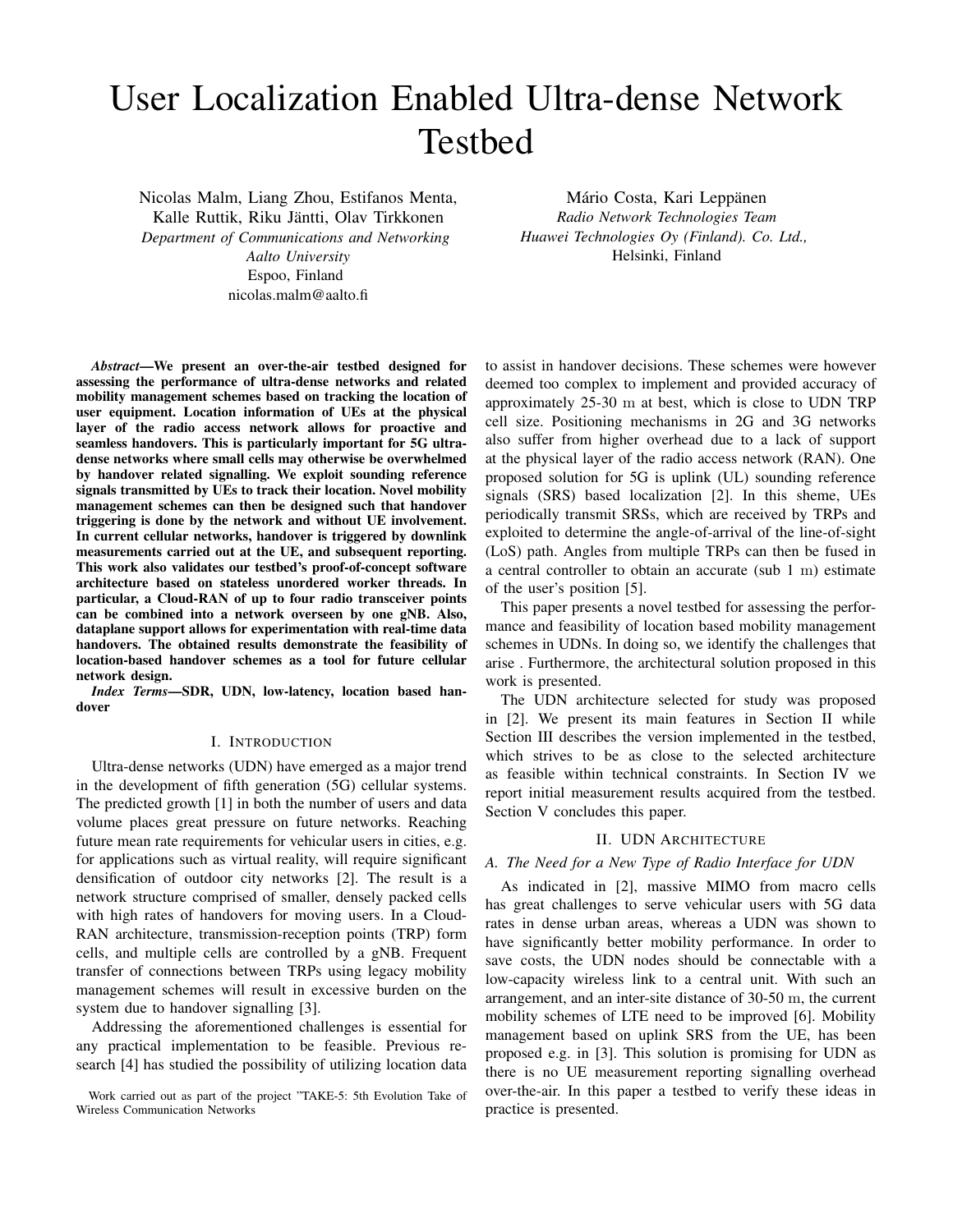

Fig. 1. UDN system architecture. The left-hand side of the figure presents the network layout. A detailed view of the main positioning related signals and tracked data is given on the right-hand side.

# *B. Overview of Selected Architecture*

In the selected architecture [2], each TRP is expected to have line-of-sight (LOS) conditions with most UEs in the cell, for most of the time. TRPs serve the users in their local area that have been assigned to them by a controller (labeled gNB). This node collects reports on UEs' SRSs from TRPs and computes each user's location. This information is then used by the gNB to decide when to re-assign a UE from one TRP to another.

The transfer of a UE from one TRP to the next within an area should be seamless from the UE's perspective. Since the UE continuously transmits an SRS allowing the network to track its location, it does not need to perform handover measurement and reporting. When the need for a change of serving TRP arises, the gNB sends an appropriate set of instructions to the current and target TRPs. The latter may need to synchronize the state information it holds on the UE. When the transfer from source to target TRP takes effect, the UE will simply receive its transmissions from another location but otherwise perceive no changes to its connection with the network. The benefit provided is twofold. Firstly, air interface handover signalling is eliminated. Secondly, mobility becomes seamless from the UE perspective as it does not need to perform any procedure with the target TRP.

A further benefit of using high-accuracy location information for handovers is the ability to distinguish cases of low SNR due to pathloss from those due to fast fading. Figure 1 illustrates a stationary UE in the middle of two TRP cell borders (dashed lines). In a system with conventional handovers, a drop in the SNR might have initiated a handover procedure, or at the very least neighbor measurements. In a UDN, knowledge of the UE's geographic position allows the gNB to determine that the SNR drop is not due to increasing distance from the serving TRP. Knowing that the UE is already being served by the closest base station enables the gNB to avoid an unnecessary handover in case of a temporary weakening of the received signal strength and no better TRP being available.

In [2], TRPs use a circular array of 25 antennas. The bandwidth of the system in both DL and UL is 200 MHz with a sub 1 ms latency. To achieve the latter goal, the TTI length is set to 200 µs.

TABLE I SYSTEM DESIGN AND TESTBED PARAMETER COMPARISON.

| Parameter             | System in [2]             | Testbed                   |
|-----------------------|---------------------------|---------------------------|
| TTI length            | $200 \text{ }\mu\text{s}$ | $184 \text{ }\mu\text{s}$ |
| TRP antennas          | 25                        |                           |
| Antenna configuration | Circular                  | Linear                    |
| Bandwidth             | 200 MHz                   | 12.48 MHz                 |
| Center frequency      | $3.5$ GHz                 | 3.42 GHz                  |

#### III. ARF TESTBED

Testbeds are tools for verification of assumptions made during the system design phase. Data produced by testbeds can be used to refine models and highlight challenging implementation issues that are not otherwise apparent in simulations.

For testbeds to be useful, they must be able to support the essential features of the system being tested. As commodity hardware and software have evolved, softwaredefined radio (SDR) platforms have become increasingly powerful [7] [8]. This has enabled the building of multi-feature and high performance test systems.

The ARF is being developed to serve as a research tool for studying the behavior of various 5G features under nonideal, real-world conditions. It aims to support real-time data transmission along with the requisite signalling structures and procedures. IQ samples can be recorded for offline analysis and comparison. Certain parameters (see Table I) are scaled down due to implementation constraints.

The primary use case for the ARF UDN implementation is validating the feasibility of location based handovers. Since handovers impact dataplane traffic, the testbed is designed to resemble a final end-to-end system as closely as possible. The proposed UDN approach utilizes user location in making handover decisions. Positioning accuracy and latency directly influence how well the UDN supports UE mobility.

System implementation faces the challenge of determining how to collect and measure location information efficiently. Changes to system parameters allow for varying the balance between location accuracy and collection overhead. The ARF platform provides the means to observe system behavior under real-world conditions. This, in turn, enables characterization of the trade-offs involved.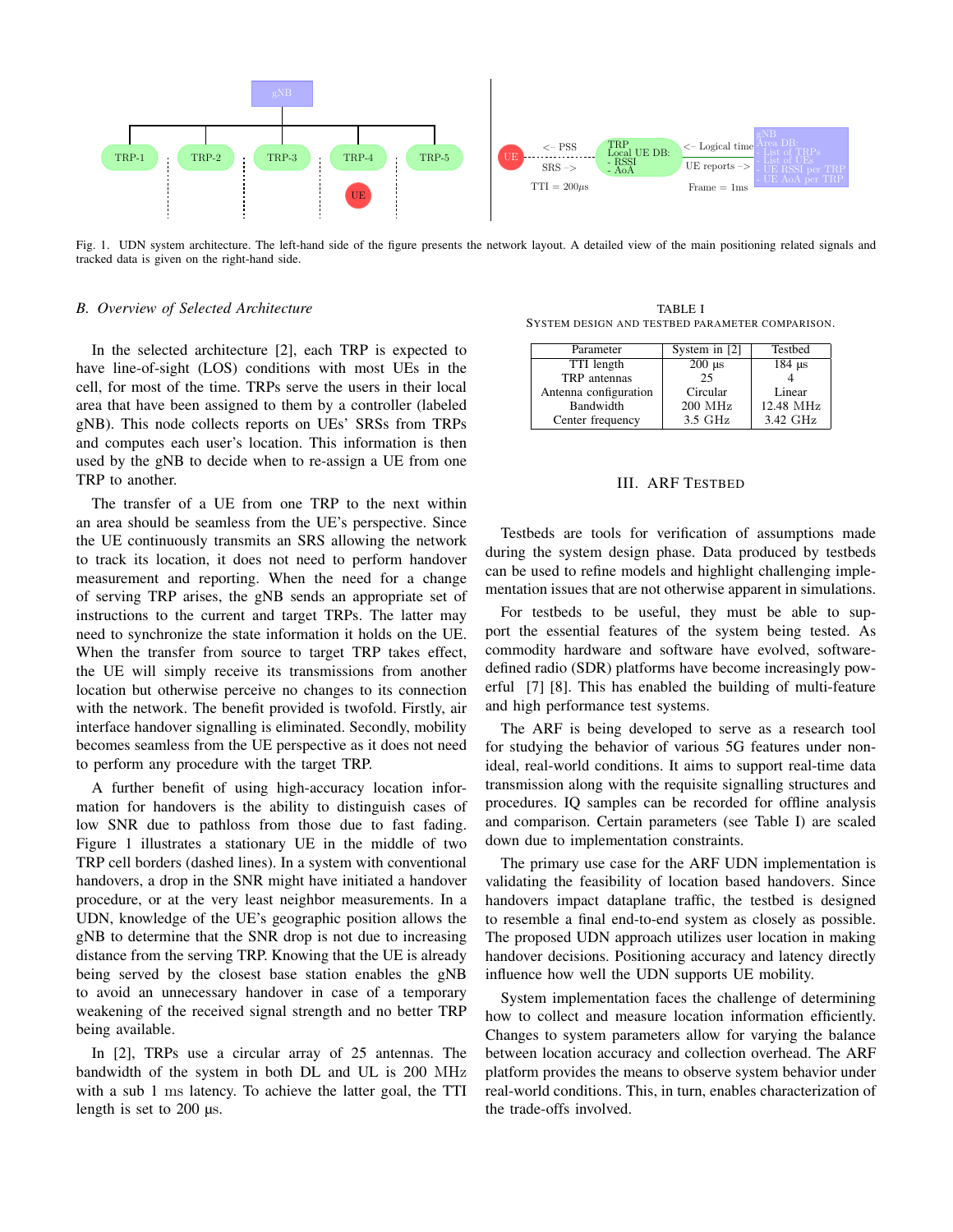

Fig. 2. Main components of the ARF software architecture.

# *A. Hardware Configuration*

A TRP is comprised of a PC and two USRP X-series [9] radio frontends with UBX-160 daughterboards connected using 10G Ethernet, each supporting two antennas. Communication between gNB and TRP occurs over a 1G Ethernet link. The limiting factors for testing different bandwidths are the fronthaul link capacity and processing speed of the computer. The latter was equipped with an Intel Xeon D-1541 [10] CPU, running Ubuntu 16.04 as the operating system.

#### *B. Functional Split*

Three node types are implemented: gNB, TRP and a UE. In an effort to increase scalability, each node type is designed to be as independent of the others as possible. This helps to reduce the need for communication between nodes. Figure 1 depicts the division of positioning related tasks amongst nodes.

Since one gNB can potentially be responsible for a large number of TRPs, it cannot realistically process all samples from all TRPs. The limitiations come from the links between gNB and TRPs. These links have limited capacity and introduce latency. Once received at the TRP, the data must undergo network protocol processing, adding further latency. A subset of the information available at the TRP must therefore be selected for transmission to the gNB. The latter handles centralized control and sends instructions to the TRP, which is then responsible for their execution. New information generated at the TRP is reported immediately while the gNB issues instructions once per frame (equal to 5 TTIs). Since time synchronization across many devices with varying loads is challenging, the gNB continuously broadcasts a monotonically increasing logical time. Each TRP maintains its own local mapping from this system time to its own local time. This enables independent conversion factors, thus allowing the system to tolerate some level of divergence in OS and frontend clock rates. In the ARF platform, the TRPs report a list of currently detected UEs, azimuth angle to the UE, acknowledgment status of past data transmissions and the received signal strength (RSS) of the UE uplink signal.

# *C. Software Implementation*

The ARF is implemented in C++14 and designed to run on an umodified Linux kernel. In particular, no hard–realtime extensions are required. The platform does not require any specialized hardware other than a radio frontend. Use of accelerators, such as offloading network cards, is nonetheless supported. Performance can also be improved by upgrading the processor as the ARF can scale to exploit an increased CPU core count. Figure 2 presents the main software components of a TRP.

Node management logic handles communication with the gNB over Stream Control Transmission Protocol (SCTP). It transmits updates on the status of the TRP and receives instructions. This sets an execution speed constraint equal to the gNB frame length (1 ms). Another task handled by the management logic is the user interface, for example to turn sample recording on and off. These tasks run independently of the RAN code.

The air interface implementation must meet an execution deadline equal to the TTI length of 184 µs. The radio protocol logic and state machine execute in one thread. Decisions made in this component are passed to the entities performing the actual execution of the tasks via timestamped buffers. The messages passed through these buffers carry a copy of all the necessary information for the processing of the TTI. Consequently, all coupling between protocol logic and L1 can be eliminated.

L1 functionality is organized into separate TX and RX instances. The transmit side instances perform the tasks required to create the IQ samples for one TTI, while the RX instances decode information from received IQ samples. Decisions made in the protocol logic thread are implemented based on the messages received from the radio protocol logic. Each L1 instance runs in its own thread. L1 entities have no threadlocal memory making them independent and interchangeable to avoid introducing any implementation related dependencies. Any TTI can therefore be handled on any one of the processing threads. This helps make the platform more scalable vis-à-vis CPU core count. Additionally, since no couplings between L1 instances and other parts of the system exist, implementation may be swapped without affecting the rest of the platform. For example, it would be possible to change from a CPU-based implementation to a graphics processing unit (GPU)-based one with no changes to other parts of the codebase.

The virtual hardware enhancement layer (VHEL) [11] presents a generic interface to L1. The primary function of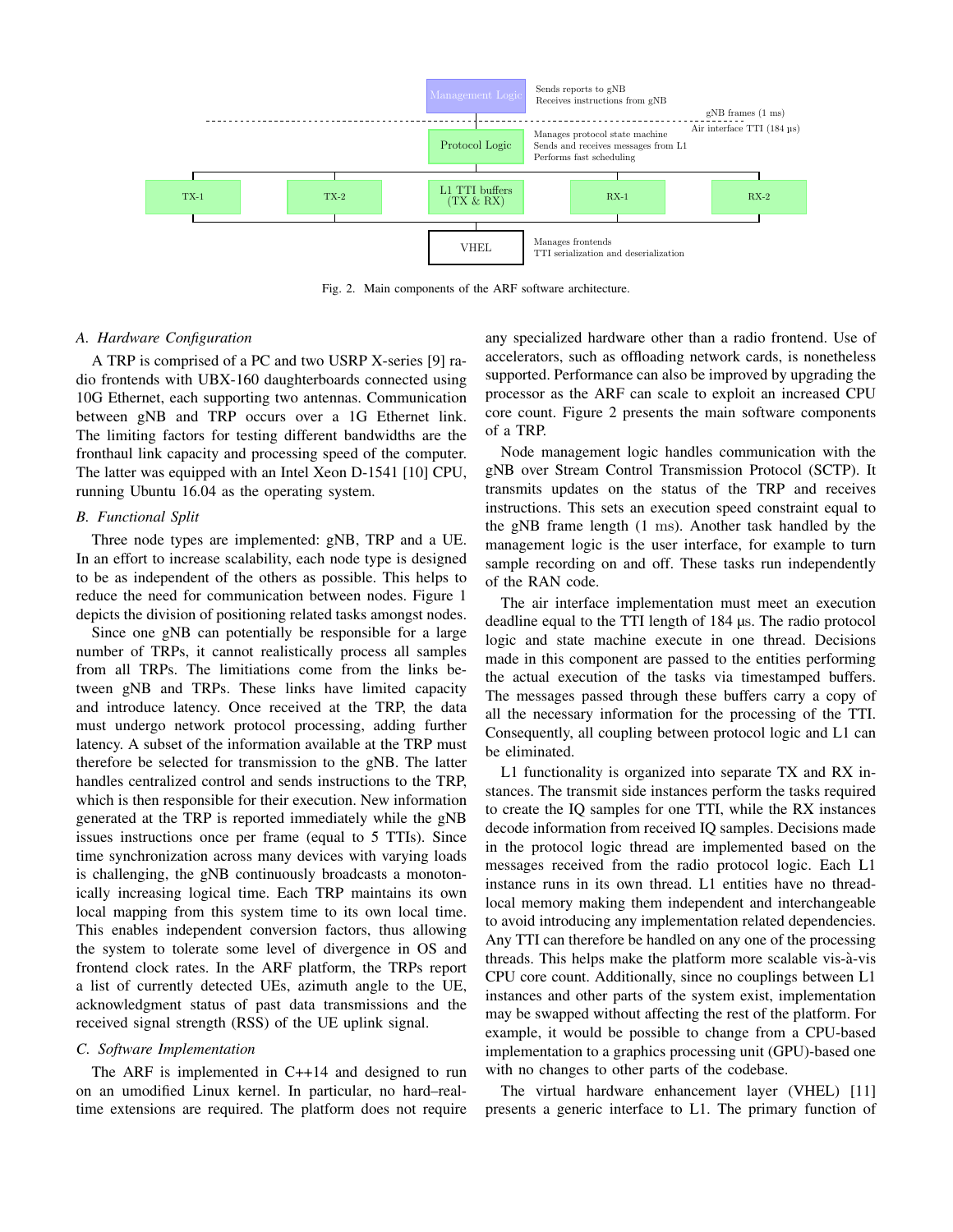the VHEL is to mask timing constraints and platform nonidealities from L1 entities. Lost or late samples are replaced with zeros. The VHEL also handles the grouping of IQ samples into TTIs or conversely splits TTI buffers into the correct number of samples to send to radio frontends. The presence of the VHEL allows protocol code to operate unmodified on any supported hardware model or using a simulator.

#### *D. Issues and Solutions*

Several issues were encountered during the development of the platform. First, it was observed that the frontends used will start with a random phase offset after each restart of the software. This significantly impacts the achievable positioning accuracy since a known phase relationship among the antennas is crucial for angle-of-arrival based positioning. Note that in the TRP of the testbed, there are two USRPs, each controlling two RX antennas. The relative phase between the antennas controlled by one USRP are fixed for a given UE position, whereas the phase difference between antennas of different USRPs is a priori random, and fluctuates with clock drift. Accordingly, such a random offset leads to (random) changes in the measured angles even though the physical position of transmitters and receivers does not change. This is due to the clock drift at the frontends. To remedy local oscillator stability shortcomings, we introduced an additional transmitter that serves as a reference self-calibration device. This device synchronizes over-the-air to the TRP. Once synchronized, it transmits a known reference signal from a known position. The TRP receives this transmission through all of its antennas and computes the differences in phase. This result can then be compared to that predicted based on the position of the calibration reference antenna. Online calibration also helps combat the effects of dissimilar phase drift in each frontend. Secondary and the transmistation in the transmistation of the transmistation of the transmistation of the transmistation of the transmission of the transmission of the transmission of the transmission of the transmission

Another challenge was presented by the synchronization of the UE to the TRPs frame structure. Even small offsets greatly degraded localization performance. The testbed uses a TDD frame structure, where each TTI has both a downlink and uplink portion. Initial synchronization proved easier in this regard as the UE itself does not transmit. During tracking synchronization, TX leakage into the RX chain causes strong transceiver self noise that can compromise the results. This issue becomes especially pronounced at the cell edge, where the SNR is low. In order to take the reliability of measurements into account, the TRP reports a confidence value, along with the AoA and the RSSI, to the gNB when making a UE position report. Doing so also helps offset the loss of information incured by only transmitting the final computed angle instead of the raw IQ samples. A balance is therefore reached between the quantity of data to transfer and the accuracy of positioning.

## IV. MEASUREMENTS AND RESULTS

We collected angle-of-arrival data from the testbed in order to validate the ability of the UL SRS based UDN concept to provide sufficiently accurate localization information for handover decisions. The obtained AoA estimates are compared



Fig. 3. Estimated and actual angle of arrival for five UE positions.

TABLE II COMPARISON OF TRUE AND ESTIMATED ANGLES-OF-ARRIVAL. THE ESTIMATES INCLUDE THE MEDIAN, THE BIAS AND INTERQUARTILE RANGE (IQR).

| Angle         | Median       | <b>Bias</b>     | IOR           |
|---------------|--------------|-----------------|---------------|
| $-45^\circ$   | $-61^\circ$  | $-16^\circ$     | $3.5^{\circ}$ |
| $-22.5^\circ$ | $-38^\circ$  | $-15.5^{\circ}$ | $2^{\circ}$   |
| Ω°            | $-6.5^\circ$ | $-6.5^\circ$    | $1.5^\circ$   |
| $22.5^\circ$  | $16.5^\circ$ | -6 $^{\circ}$   | $2.5^\circ$   |
| $45^{\circ}$  | $52^{\circ}$ | 79              | ٩°            |

the achieved accuracy of the testbed. For each true angle, estimates from 500 TTIs were collected. The platform was operated using a TTI duration of 184 µs with a bandwidth of 15.36 MHz (12.48 MHz effective). TTI duration was chosen to match the system proposed in [2] as closely as possible. This decision was taken before the 3GPP selected New Radio (NR) air interface parameters for the TS 38.211 draft standard [12]. The main differences pertain to TTI duration, supported bandwidth configurations and uplink-downlink split. Since our measurements were conducted using a single static UE transmitting an UL signal in only one OFDM symbol, these differences do not have a significant impact on the applicability of the results obtained. Positioning accuracy was tested at five different angles of arrival: -45°, -22.5°, 0°, 22.5° and 45°. The broadside of the array is at 0 degrees. The measurements were carried out outdoors in a parking lot using a linear array of four dipole antennas. A single UE equipped a dipole antenna at a height of 1.5 m was used. Transmitter gain values were set at the maximum supported by the hardware resulting in approximately 20 dBm [13] of power sent to the antenna before cable and connector losses.

Figure 3 shows the estimated and measured actual AoA of the UE with regards to the TRP. The 50 % and 90 % confidence intervals are shown. The interquartile range indicates that UL pilot based localization can estimate the AoA to within 2° to 3° precision. These measurements were made using only one OFDM subcarrier. Significant gains are expected to be achieved by improving the algorithm to utilize the full system bandwidth. The presented single-OFDM subcarrier results are already sufficient to validate the ability of the ARF UDN platform to support the desired functionality and carry out the intended localization measurements.